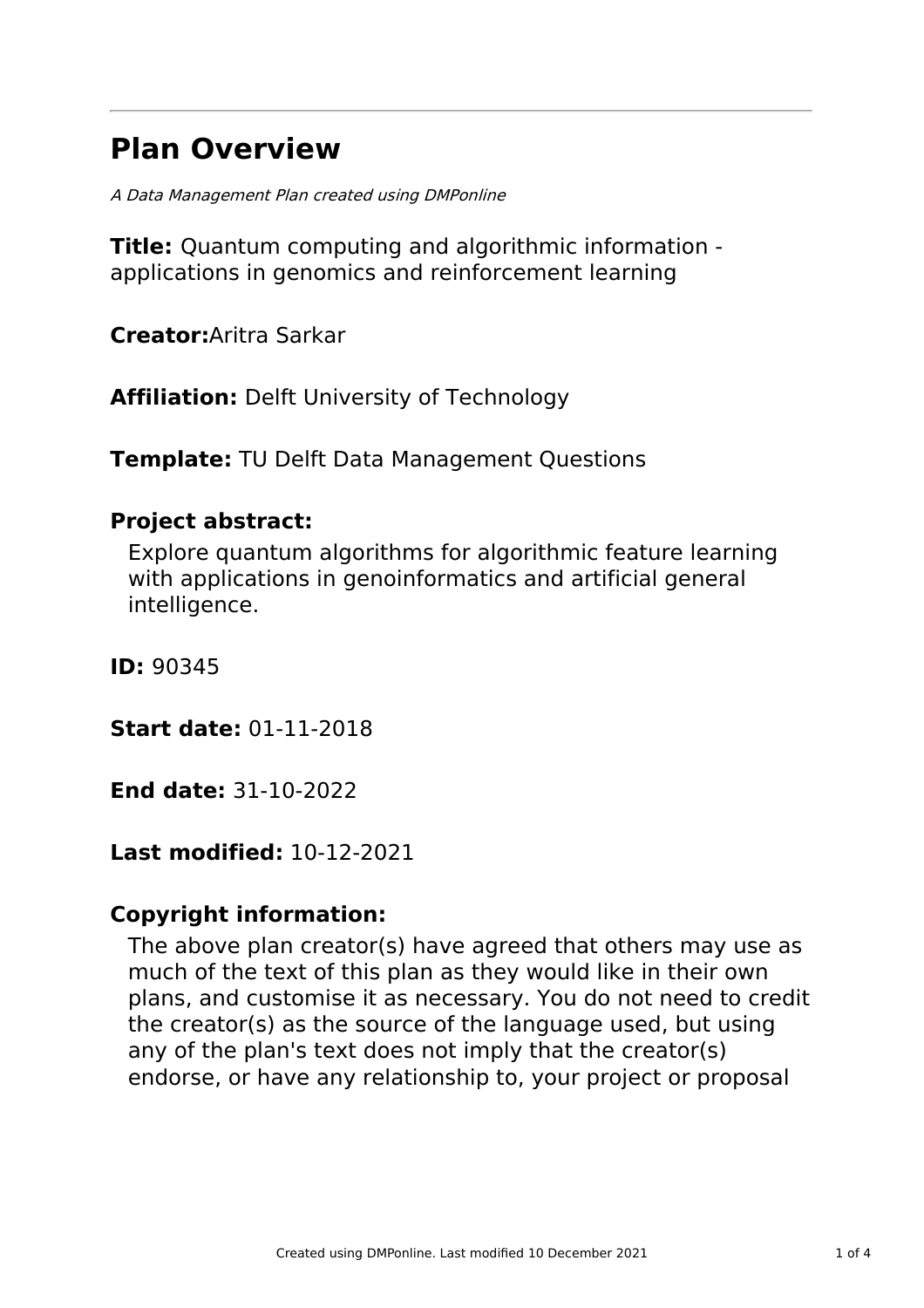# **Quantum computing and algorithmic information - applications in genomics and reinforcement learning**

### **General TU Delft data management questions**

#### **Name of data management support staff consulted during the preparation of this plan**

Santosh Ilamparuthi, the Data Steward of the faculty of Electrical Engineering, Mathematics and Computer Science

#### **Date of consultation with support staff [YYYY-MM-DD]**

Question not answered.

#### **1. Is TU Delft the lead institution for this project?**

Yes, the only institution involved

#### **2. If you leave TU Delft (or are unavailable), who is going to be responsible for the data resulting from this project?**

Public domain

#### **3. Where will the data (and code, if applicable) be stored and backed-up during the project lifetime?**

Another storage system - please explain below, including provided safety measures

All data are part of copy-left GitHub repositories with AGPLv3 license

#### **4. How much data storage will you require during the project lifetime?**

 $\bullet$  < 250 GB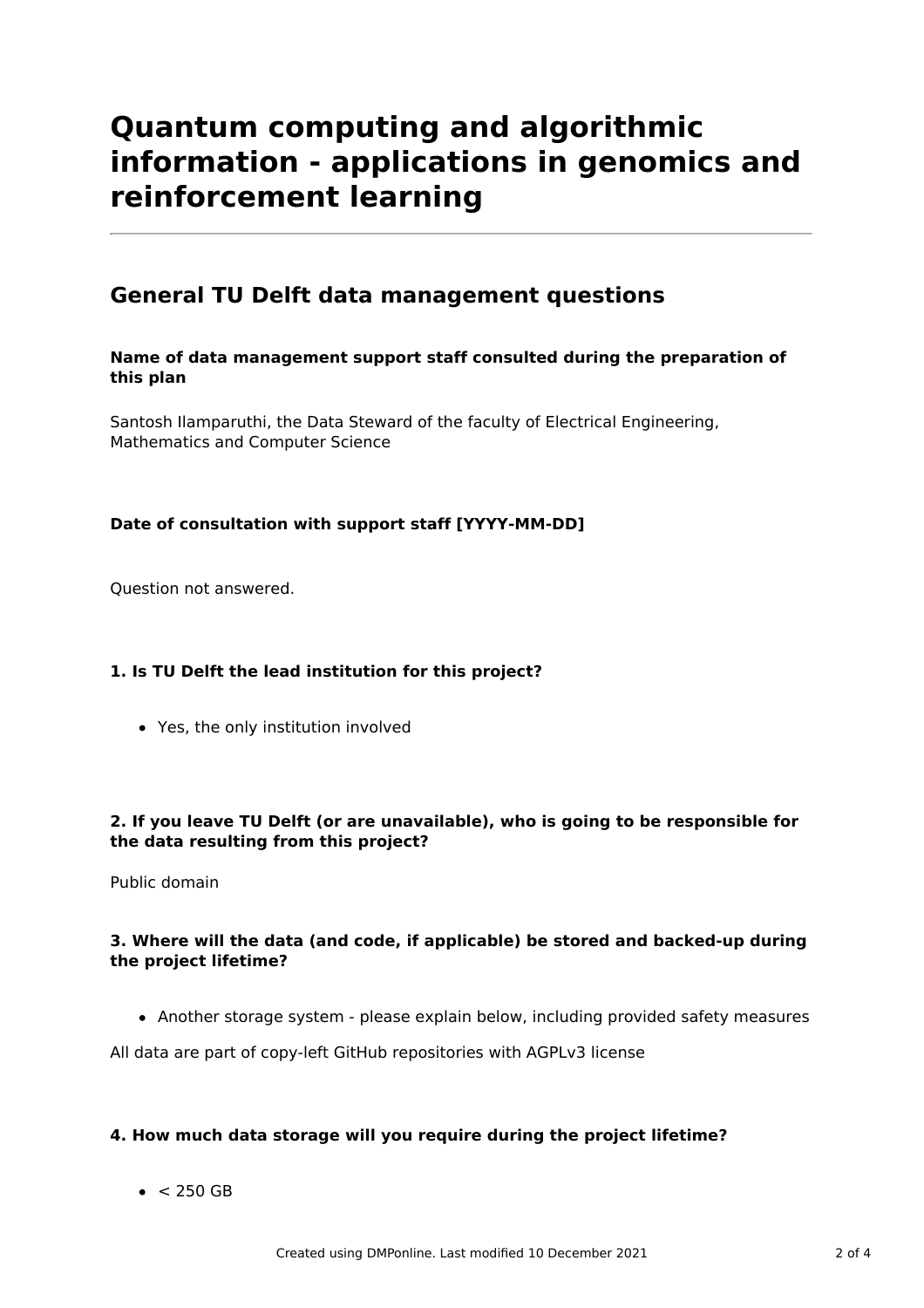#### **5. What data will be shared in a research data repository?**

All data (and code) produced in the project

#### **6. How much of your data will be shared in a research data repository?**

 $\bullet$  < 100 GB

#### **7. How will you share your research data (and code)?**

Data will be uploaded to another data repository (please provide details below)

https://github.com/Advanced-Research-Centre

#### **8. Does your research involve human subjects?**

 $\bullet$  No

#### **9. Will you process any personal data? Tick all that apply**

### **TU Delft questions about management of personal research data**

**1. Please detail what type of personal data you will collect, for what purpose, how you will store and protect that data, and who has access to the data.**

Question not answered.

**2. Will you be sharing personal data with individuals/organisations outside of**